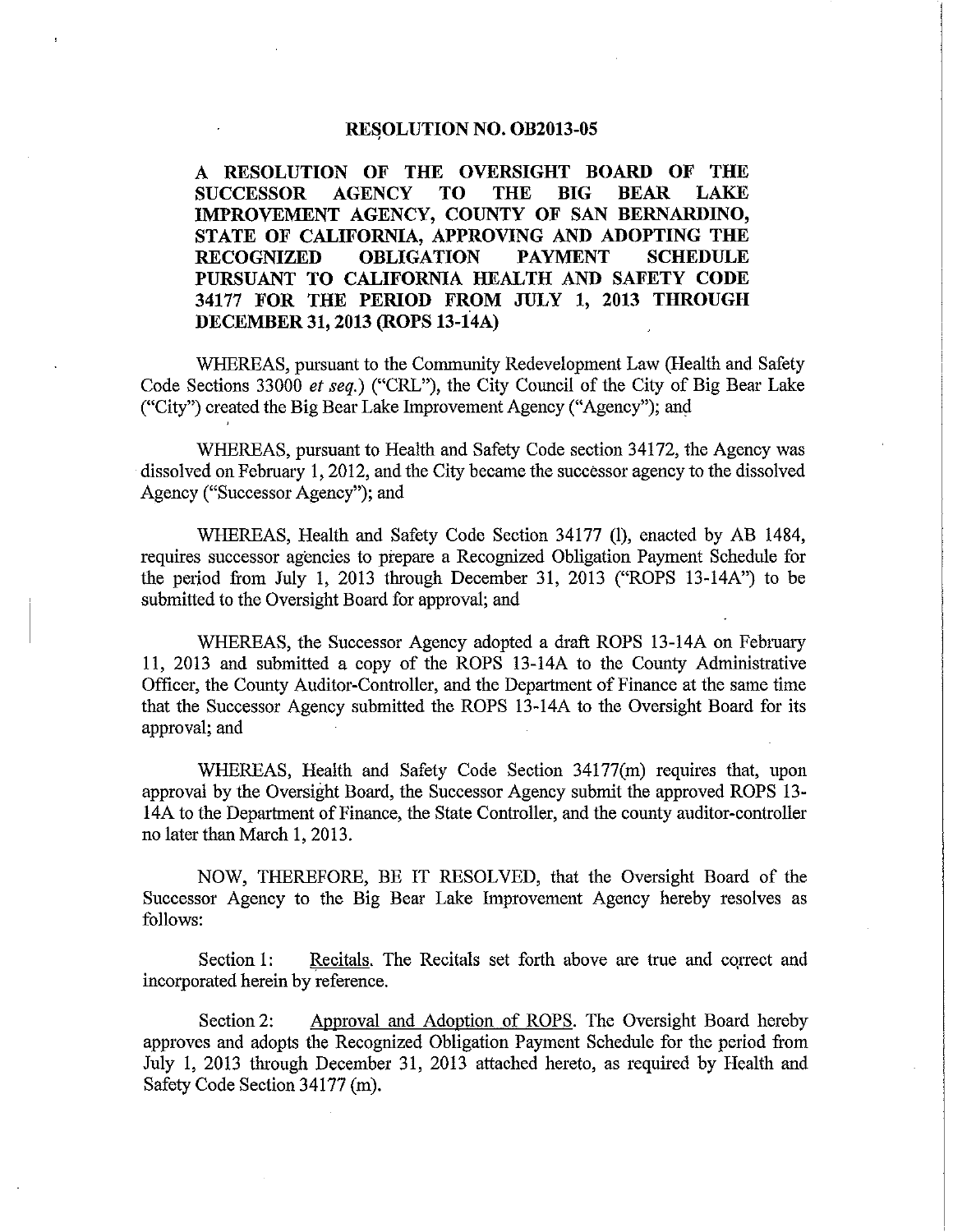Future Action. The Oversight Board hereby hereby directs the Section 3: Successor Agency to submit copies of the approved ROPS 13-14A to the County Auditor-Controller, the State of California Controller and the State of California Department of Finance prior to March 1, 2013, and to post the ROPS on the Successor Agency's website.

Severability. If any provision of this Resolution or the application Section 4: of any such provision to any person or circumstance is held invalid, such invalidity shall not affect other provisions or applications of this Resolution that can be given effect without the invalid provision or application, and to this end the provisions of this Resolution are severable. The Oversight Board declares that it would have adopted this Resolution irrespective of the invalidity of any particular portion of this Resolution.

Certification. The Board Secretary shall certify to the adoption of Section 5: this Resolution.

Section 6: Effective Date. Pursuant to Health and Safety Code Section 34179(h), all actions taken by the Oversight Board may be reviewed by the State of California Department of Finance, and, therefore, this Resolution shall not be effective for five (5) business days, pending a request for review by the State of California Department of Finance.

PASSED, APPROVED AND ADOPTED this 27<sup>th</sup> day of February, 2013:

Heule, Jahn, Madden, Obernolte AYES: None NOES: Walsh **ABSENT: ABSTAIN:** None

Jay Øbernólte, Chairman ATTEST:

Cheri A. Hagger

Cheri A. Haggerty, Board Secretary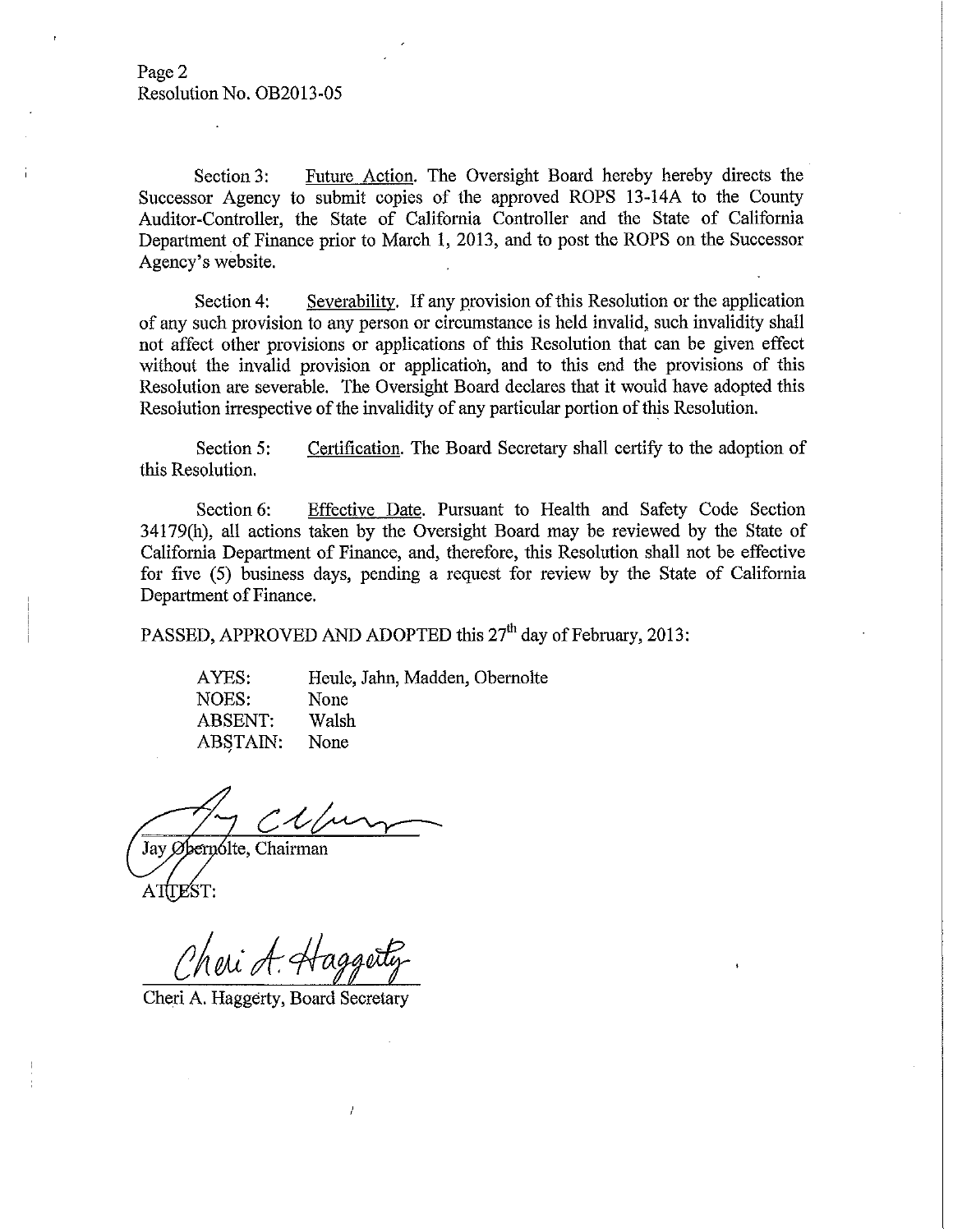Page 3 Resolution No. OB2013-05

# STATE OF CALIFORNIA COUNTY OF SAN BERNARDINO ) ss

I, Cheri A. Haggerty, Board Secretary of the Oversight Board of the Successor Agency to the Big Bear Lake Improvement Agency, do hereby certify that the whole number of the Board is seven; that the foregoing Resolution, being Resolution No. OB2013-05 was duly passed and adopted by the said Board and attested by the Board Secretary, all at a regular meeting of the said Board held on the 27<sup>th</sup> day of February, 2013 and that the same was so passed and adopted by the following vote:

AYES: Heule, Jahn, Madden, Obernolte NOES: None **ABSENT:** Walsh ABSTAIN: None

Note: Two seats currently vacant

Cheri A. Haggerty, Board Secretary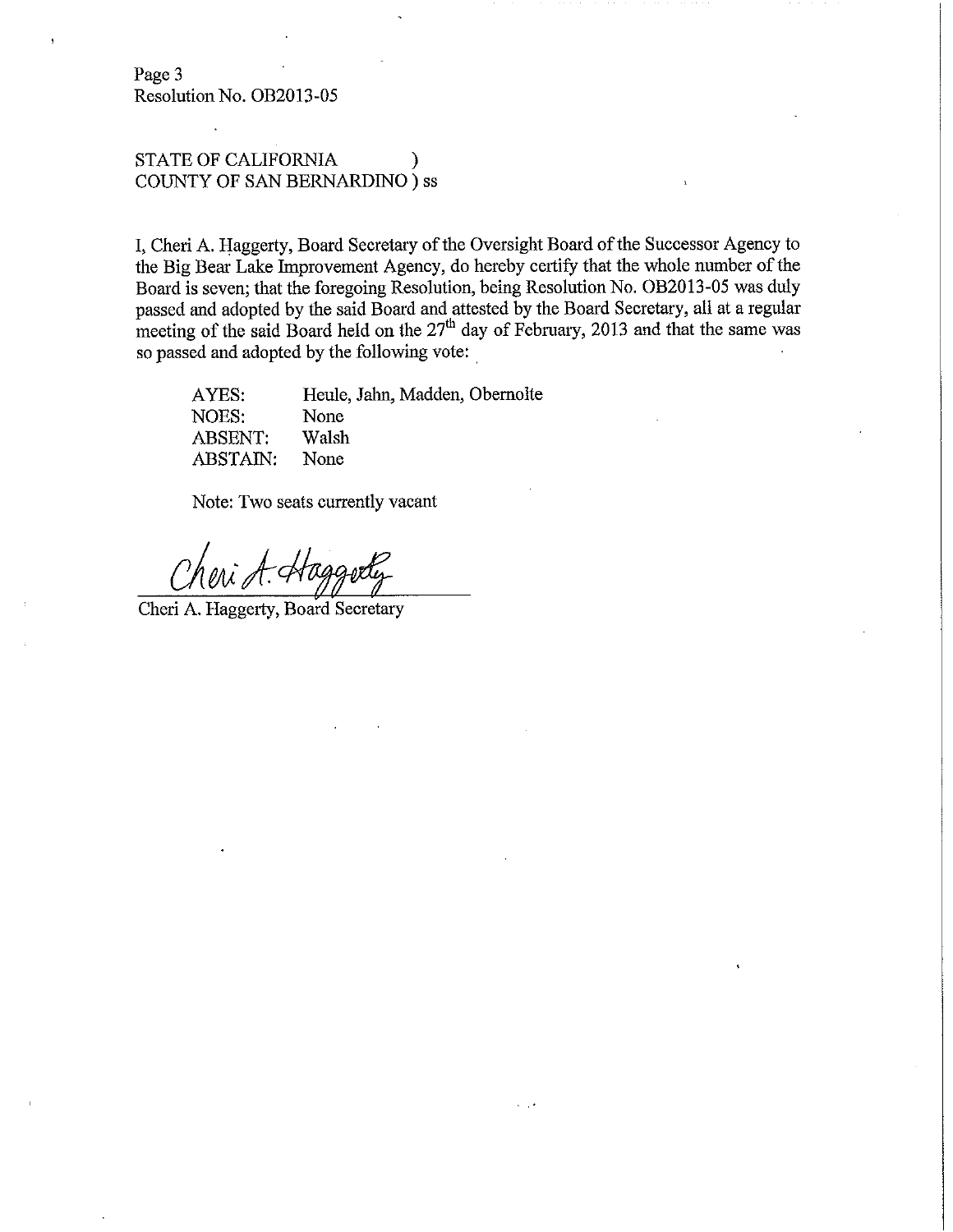### **SUMMARY OF RECOGNIZED OBLIGATION PAYMENT SCHEDULE**

Filed for the July 1, 2013 to December 31, 2013 Period

**Name of Successor Agency: BIG BEAR LAKE (SAN BERNARDINO)**

|    | <b>Outstanding Debt or Obligation</b>                                                                                                              | <b>Total</b>             |                        |  |  |  |  |  |
|----|----------------------------------------------------------------------------------------------------------------------------------------------------|--------------------------|------------------------|--|--|--|--|--|
|    | <b>Total Outstanding Debt or Obligation</b>                                                                                                        |                          | \$14,741,658           |  |  |  |  |  |
|    | <b>Current Period Outstanding Debt or Obligation</b>                                                                                               |                          | <b>Six-Month Total</b> |  |  |  |  |  |
| Α  | Available Revenues Other Than Anticipated RPTTF Funding                                                                                            | \$0                      |                        |  |  |  |  |  |
| B  | Enforceable Obligations Funded with RPTTF                                                                                                          | \$776,848                |                        |  |  |  |  |  |
| C  | Administrative Allowance Funded with RPTTF                                                                                                         | \$125,000                |                        |  |  |  |  |  |
| D  | Total RPTTF Funded $(B + C = D)$                                                                                                                   |                          |                        |  |  |  |  |  |
| E. | Total Current Period Outstanding Debt or Obligation $(A + B + C = E)$ Should be same amount as ROPS form six-month total                           | \$901,848                |                        |  |  |  |  |  |
| F  | Enter Total Six-Month Anticipated RPTTF Funding                                                                                                    | \$1,733,000              |                        |  |  |  |  |  |
| G  | Variance (F - D = G) Maximum RPTTF Allowable should not exceed Total Anticipated RPTTF Funding                                                     | \$831,152                |                        |  |  |  |  |  |
|    | Prior Period (July 1, 2012 through December 31, 2012) Estimated vs. Actual Payments (as required in HSC section 34186 (a))                         |                          |                        |  |  |  |  |  |
| н  | Enter Estimated Obligations Funded by RPTTF (lesser of Finance's approved RPTTF amount including admin allowance or the actual amount distributed) | \$925,975                |                        |  |  |  |  |  |
|    | Enter Actual Obligations Paid with RPTTF                                                                                                           | \$752,875                |                        |  |  |  |  |  |
|    | Enter Actual Administrative Expenses Paid with RPTTF                                                                                               | \$175,306                |                        |  |  |  |  |  |
| К  | Adjustment to Redevelopment Obligation Retirement Fund $(H - (I + J) = K)$                                                                         | \$0                      |                        |  |  |  |  |  |
|    | Adjustment to RPTTF $(D - K = L)$                                                                                                                  |                          | \$901,848              |  |  |  |  |  |
|    | Certification of Oversight Board Chairman:                                                                                                         | Jay Obernolte            | Chairman               |  |  |  |  |  |
|    | Pursuant to Section 34177(m) of the Health and Safety code,                                                                                        | Title                    |                        |  |  |  |  |  |
|    | I hereby certify that the above is a true and accurate Recognized                                                                                  |                          |                        |  |  |  |  |  |
|    | Obligation Payment Schedule for the above named agency.                                                                                            | Resolution No. OB2013-05 | Adopted 2/27/2013      |  |  |  |  |  |
|    |                                                                                                                                                    |                          |                        |  |  |  |  |  |

Signature **Date of the Contract of the Contract of the Contract of the Contract of the Contract of the Contract of the Contract of the Contract of the Contract of the Contract of the Contract of the Contract of the Contrac**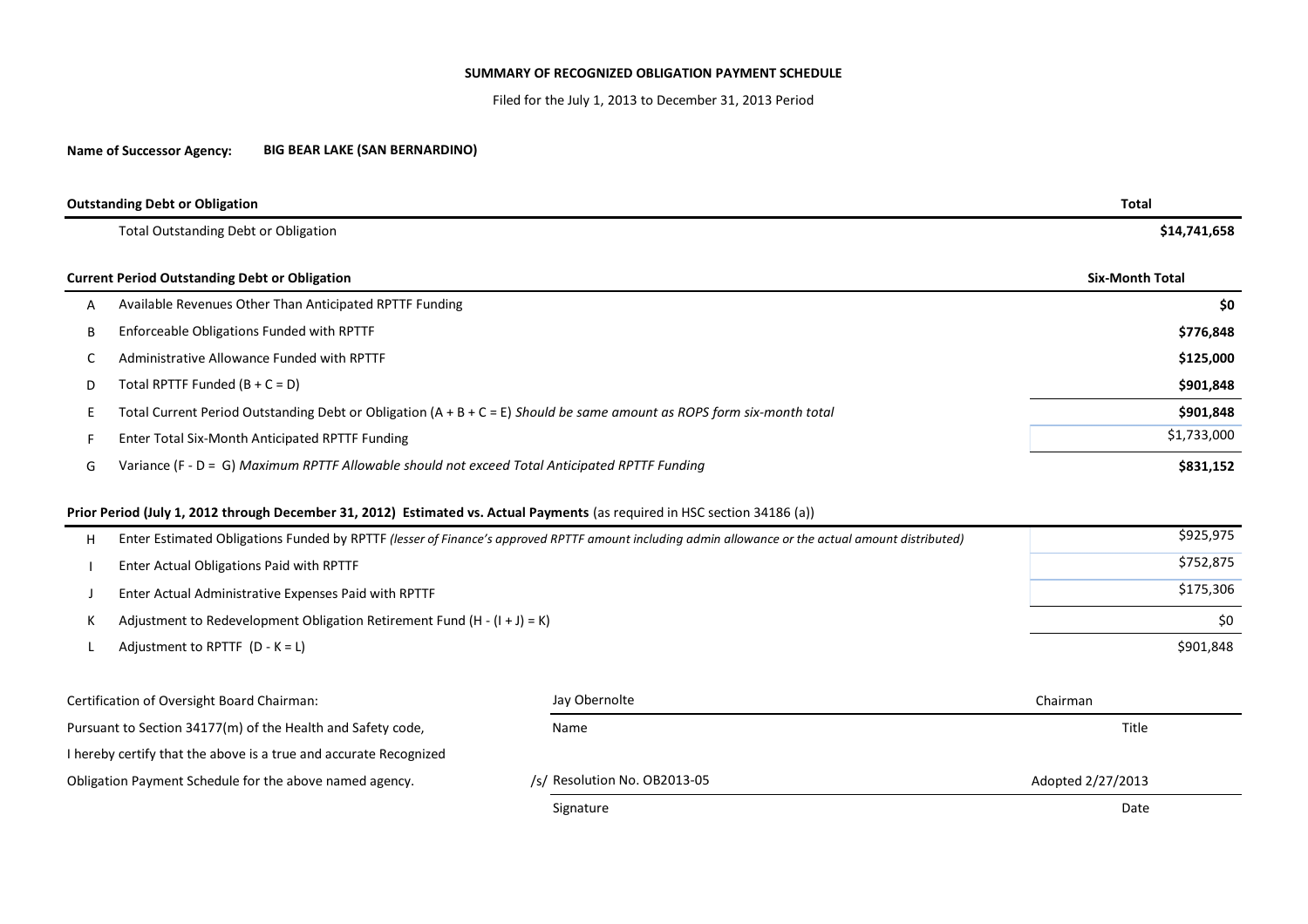Oversight Board Approval Date: Feb. 27, 2013

#### **BIG BEAR LAKE (SAN BERNARDINO) RECOGNIZED OBLIGATION PAYMENT SCHEDULE (ROPS 13-14A) July 1, 2013 through December 31, 2013**

| <b>Total Due During</b><br>Admin<br><b>Total Outstanding</b><br><b>Fiscal Year</b><br>Contract/Agreement<br>Contract/Agreement<br>Bond Proceeds Reserve Balance<br>Allowance<br>RPTTF<br>Six-Month Total<br>Project Name / Debt Obligation<br><b>Termination Date</b><br>Debt or Obligation<br>2013-14<br>Other<br><b>Execution Date</b><br><b>Description/Project Scope</b><br>Item#<br>Payee<br>Project Area<br>\$1,653,513<br>\$125,000<br>\$776,848<br>\$0<br>\$901,848<br>\$14,741,658<br>\$0<br>50<br>434,510<br>1 1998 Refunding COP<br><b>Union Bank</b><br>Bond issue to fund non-housing projects<br><b>RR09 RD01</b><br>1,295,400<br>27,255<br>27,255<br><b>June 1998</b><br>February 2016<br>$\mathbf{0}$<br>$\mathbf{0}$<br>$\Omega$<br>$\Omega$<br>562,844<br>452,384<br>452,384<br>2 2005 Revenue Bonds<br>Defease 1995 Bonds<br><b>RR09 RD01</b><br>7,350,959<br>$\circ$<br>$\overline{0}$<br>November 2005<br>August 2025<br><b>Union Bank</b><br>$\Omega$<br>$\Omega$<br><b>RR10 RD01</b><br>76,751<br>$\Omega$<br>61.689<br>61,689<br>3 2005 Revenue Bonds<br>Defease 1995 Bonds<br>1.002.404<br>$\overline{0}$<br>November 2005<br><b>Union Bank</b><br>August 2025<br>$\Omega$<br>$\Omega$<br>4 1999 Housing Set Aside Bonds<br><b>Union Bank</b><br>All RD01<br>4,804,383<br>286,095<br>$\overline{0}$<br>204,608<br>$\overline{0}$<br>204,608<br>June 1999<br>Revenue bonds to fund housing projects<br>August 2029<br>$\Omega$<br>$\Omega$<br>6/27/2011<br><b>RR09 RG01</b><br>5 Contract for Construction<br><b>Matich Corporation</b><br>Non-housing Improvement Projects<br>$\overline{0}$<br>$\Omega$<br>$\overline{0}$<br>$\overline{0}$<br>$\Omega$<br>$\overline{0}$<br>$\overline{0}$<br>6 Contract for Inspection<br>6/27/2011<br><b>RR09 RG01</b><br>$\overline{0}$<br>$\overline{0}$<br>$\overline{0}$<br>$\overline{0}$<br>$\overline{0}$<br><b>Cylwik Property Management</b><br>Non-housing Improvement Projects<br>$\overline{0}$<br>$\overline{0}$<br>$\overline{0}$<br>6/27/2011<br>$\overline{0}$<br>7 Contract for Design<br><b>RRM Design Group</b><br>Non-housing Improvement Projects<br><b>RR09 RG01</b><br>$\overline{0}$<br>$\overline{0}$<br>$\overline{0}$<br>$\overline{0}$<br>$\overline{0}$<br>$\overline{0}$<br>$\Omega$<br>6/27/2011<br>8 Soil Testing / Inspection Services<br>Professional Service Providers<br>Non-housing Improvement Projects<br><b>RR09 RG01</b><br>$\Omega$<br>$\overline{0}$<br>$\overline{0}$<br>$\overline{0}$<br>$\mathbf{0}$<br>$\overline{0}$<br>$\Omega$<br>$\Omega$<br>2/22/2010<br>5,431<br>5,431<br>5,431<br>9 Village Specific Plan<br><b>RRM Design Group</b><br>Phase II Analysis<br><b>RR09 RG01</b><br>5,431<br>$\overline{0}$<br>$\overline{0}$<br>Upon project completion<br>$\Omega$<br>$\overline{0}$<br>5,942<br>5.942<br>5,942<br>10 Façade/Sign Improvement Pgm<br>5/16/2011<br><b>RR09 RG01</b><br>5,942<br>$\overline{0}$<br>$\mathbf{0}$<br>Upon project completion<br>Program applicants<br>Program Costs<br>$\Omega$<br>$\Omega$<br>17,430<br>11 Contract for Design Services<br>10/27/2008<br>17.430<br>17,430<br>$\overline{0}$<br>17,430<br>$\mathbf{0}$<br><b>RR09 RG01</b><br>Upon project completion<br><b>Transtech Engineering</b><br><b>Design Services</b><br>$\Omega$<br>$\Omega$<br>1,910<br>12 Village Specific Plan<br>5/15/2010<br><b>RR09 RG01</b><br>1,910<br>1,910<br>$\overline{0}$<br>1,910<br>$\mathbf{0}$<br>Upon project completion<br><b>Municipal Resources Group</b><br><b>Fiscal Impact Analysis</b><br>$\Omega$<br>$\Omega$<br>13 Debt administration<br><b>RR09 RG01</b><br>10,100<br>100<br>$\mathbf 0$<br>100<br>August 2029<br><b>Union Bank</b><br>Debt service administration fees<br>7,000<br>$\overline{0}$<br><b>June 1998</b><br>$\Omega$<br>$\mathbf{0}$<br>14 Debt administration<br>Union Bank<br>Debt service administration fees<br><b>RR10 RG01</b><br>800<br>2,500<br>100<br>$\mathbf{0}$<br>100<br>November 2005<br>August 2029<br>$\overline{0}$<br>$\Omega$<br>$\Omega$<br>200,000<br>100,000<br>15 Administrative Costs<br>Until windup completed<br>AB1x26 Implementation/Agency Dissolution<br><b>RR09 RG01</b><br>200.000<br>100,000<br>$\overline{0}$<br>$\mathbf{0}$<br>June 2011 bill adoption<br><b>Successor Agency</b><br>$\Omega$<br>$\mathbf{0}$<br>50,000<br>50,000<br>25,000<br>25,000<br>16 Administrative Costs<br>June 2011 bill adoption<br>AB1x26 Implementation/Agency Dissolution<br><b>RR10 RG01</b><br>$\Omega$<br>$\Omega$<br>Until windup completed<br><b>Successor Agency</b><br>$\Omega$<br>$\Omega$<br>$\overline{0}$<br>$\Omega$<br>$\overline{0}$<br>$\overline{0}$<br>$\overline{0}$<br>$\overline{0}$<br>$\overline{0}$<br>$\overline{0}$<br>$\overline{0}$<br>$\overline{0}$<br>$\overline{0}$<br>$\overline{0}$<br>$\overline{0}$<br>$\Omega$<br>$\Omega$<br>$\Omega$<br>$\Omega$<br>$\Omega$<br>$\Omega$<br>$\overline{0}$<br>$\overline{0}$<br>$\overline{0}$<br>$\overline{0}$<br>$\overline{0}$<br>$\overline{0}$<br>$\overline{0}$ |  |  |  |  | <b>Funding Source</b> |  |  |  |  |
|-------------------------------------------------------------------------------------------------------------------------------------------------------------------------------------------------------------------------------------------------------------------------------------------------------------------------------------------------------------------------------------------------------------------------------------------------------------------------------------------------------------------------------------------------------------------------------------------------------------------------------------------------------------------------------------------------------------------------------------------------------------------------------------------------------------------------------------------------------------------------------------------------------------------------------------------------------------------------------------------------------------------------------------------------------------------------------------------------------------------------------------------------------------------------------------------------------------------------------------------------------------------------------------------------------------------------------------------------------------------------------------------------------------------------------------------------------------------------------------------------------------------------------------------------------------------------------------------------------------------------------------------------------------------------------------------------------------------------------------------------------------------------------------------------------------------------------------------------------------------------------------------------------------------------------------------------------------------------------------------------------------------------------------------------------------------------------------------------------------------------------------------------------------------------------------------------------------------------------------------------------------------------------------------------------------------------------------------------------------------------------------------------------------------------------------------------------------------------------------------------------------------------------------------------------------------------------------------------------------------------------------------------------------------------------------------------------------------------------------------------------------------------------------------------------------------------------------------------------------------------------------------------------------------------------------------------------------------------------------------------------------------------------------------------------------------------------------------------------------------------------------------------------------------------------------------------------------------------------------------------------------------------------------------------------------------------------------------------------------------------------------------------------------------------------------------------------------------------------------------------------------------------------------------------------------------------------------------------------------------------------------------------------------------------------------------------------------------------------------------------------------------------------------------------------------------------------------------------------------------------------------------------------------------------------------------------------------------------------------------------------------------------------------------------------------------------------------------------------------------------------------------------------------------------------------------------------------------------------------------------------------------------------------------------------------------------------------------------------------------------------------------------------------------------------------------------------------------------------------------------------------------------------------------------------------------------------------------------------------------------------------------------------------------------------------------------------------------------------------------------------------------------------------------------------------------------------------------------------------------------------------------------------------------------------------------------------------------------------------------------------------------------------------|--|--|--|--|-----------------------|--|--|--|--|
|                                                                                                                                                                                                                                                                                                                                                                                                                                                                                                                                                                                                                                                                                                                                                                                                                                                                                                                                                                                                                                                                                                                                                                                                                                                                                                                                                                                                                                                                                                                                                                                                                                                                                                                                                                                                                                                                                                                                                                                                                                                                                                                                                                                                                                                                                                                                                                                                                                                                                                                                                                                                                                                                                                                                                                                                                                                                                                                                                                                                                                                                                                                                                                                                                                                                                                                                                                                                                                                                                                                                                                                                                                                                                                                                                                                                                                                                                                                                                                                                                                                                                                                                                                                                                                                                                                                                                                                                                                                                                                                                                                                                                                                                                                                                                                                                                                                                                                                                                                                                                                     |  |  |  |  |                       |  |  |  |  |
|                                                                                                                                                                                                                                                                                                                                                                                                                                                                                                                                                                                                                                                                                                                                                                                                                                                                                                                                                                                                                                                                                                                                                                                                                                                                                                                                                                                                                                                                                                                                                                                                                                                                                                                                                                                                                                                                                                                                                                                                                                                                                                                                                                                                                                                                                                                                                                                                                                                                                                                                                                                                                                                                                                                                                                                                                                                                                                                                                                                                                                                                                                                                                                                                                                                                                                                                                                                                                                                                                                                                                                                                                                                                                                                                                                                                                                                                                                                                                                                                                                                                                                                                                                                                                                                                                                                                                                                                                                                                                                                                                                                                                                                                                                                                                                                                                                                                                                                                                                                                                                     |  |  |  |  |                       |  |  |  |  |
|                                                                                                                                                                                                                                                                                                                                                                                                                                                                                                                                                                                                                                                                                                                                                                                                                                                                                                                                                                                                                                                                                                                                                                                                                                                                                                                                                                                                                                                                                                                                                                                                                                                                                                                                                                                                                                                                                                                                                                                                                                                                                                                                                                                                                                                                                                                                                                                                                                                                                                                                                                                                                                                                                                                                                                                                                                                                                                                                                                                                                                                                                                                                                                                                                                                                                                                                                                                                                                                                                                                                                                                                                                                                                                                                                                                                                                                                                                                                                                                                                                                                                                                                                                                                                                                                                                                                                                                                                                                                                                                                                                                                                                                                                                                                                                                                                                                                                                                                                                                                                                     |  |  |  |  |                       |  |  |  |  |
|                                                                                                                                                                                                                                                                                                                                                                                                                                                                                                                                                                                                                                                                                                                                                                                                                                                                                                                                                                                                                                                                                                                                                                                                                                                                                                                                                                                                                                                                                                                                                                                                                                                                                                                                                                                                                                                                                                                                                                                                                                                                                                                                                                                                                                                                                                                                                                                                                                                                                                                                                                                                                                                                                                                                                                                                                                                                                                                                                                                                                                                                                                                                                                                                                                                                                                                                                                                                                                                                                                                                                                                                                                                                                                                                                                                                                                                                                                                                                                                                                                                                                                                                                                                                                                                                                                                                                                                                                                                                                                                                                                                                                                                                                                                                                                                                                                                                                                                                                                                                                                     |  |  |  |  |                       |  |  |  |  |
|                                                                                                                                                                                                                                                                                                                                                                                                                                                                                                                                                                                                                                                                                                                                                                                                                                                                                                                                                                                                                                                                                                                                                                                                                                                                                                                                                                                                                                                                                                                                                                                                                                                                                                                                                                                                                                                                                                                                                                                                                                                                                                                                                                                                                                                                                                                                                                                                                                                                                                                                                                                                                                                                                                                                                                                                                                                                                                                                                                                                                                                                                                                                                                                                                                                                                                                                                                                                                                                                                                                                                                                                                                                                                                                                                                                                                                                                                                                                                                                                                                                                                                                                                                                                                                                                                                                                                                                                                                                                                                                                                                                                                                                                                                                                                                                                                                                                                                                                                                                                                                     |  |  |  |  |                       |  |  |  |  |
|                                                                                                                                                                                                                                                                                                                                                                                                                                                                                                                                                                                                                                                                                                                                                                                                                                                                                                                                                                                                                                                                                                                                                                                                                                                                                                                                                                                                                                                                                                                                                                                                                                                                                                                                                                                                                                                                                                                                                                                                                                                                                                                                                                                                                                                                                                                                                                                                                                                                                                                                                                                                                                                                                                                                                                                                                                                                                                                                                                                                                                                                                                                                                                                                                                                                                                                                                                                                                                                                                                                                                                                                                                                                                                                                                                                                                                                                                                                                                                                                                                                                                                                                                                                                                                                                                                                                                                                                                                                                                                                                                                                                                                                                                                                                                                                                                                                                                                                                                                                                                                     |  |  |  |  |                       |  |  |  |  |
|                                                                                                                                                                                                                                                                                                                                                                                                                                                                                                                                                                                                                                                                                                                                                                                                                                                                                                                                                                                                                                                                                                                                                                                                                                                                                                                                                                                                                                                                                                                                                                                                                                                                                                                                                                                                                                                                                                                                                                                                                                                                                                                                                                                                                                                                                                                                                                                                                                                                                                                                                                                                                                                                                                                                                                                                                                                                                                                                                                                                                                                                                                                                                                                                                                                                                                                                                                                                                                                                                                                                                                                                                                                                                                                                                                                                                                                                                                                                                                                                                                                                                                                                                                                                                                                                                                                                                                                                                                                                                                                                                                                                                                                                                                                                                                                                                                                                                                                                                                                                                                     |  |  |  |  |                       |  |  |  |  |
|                                                                                                                                                                                                                                                                                                                                                                                                                                                                                                                                                                                                                                                                                                                                                                                                                                                                                                                                                                                                                                                                                                                                                                                                                                                                                                                                                                                                                                                                                                                                                                                                                                                                                                                                                                                                                                                                                                                                                                                                                                                                                                                                                                                                                                                                                                                                                                                                                                                                                                                                                                                                                                                                                                                                                                                                                                                                                                                                                                                                                                                                                                                                                                                                                                                                                                                                                                                                                                                                                                                                                                                                                                                                                                                                                                                                                                                                                                                                                                                                                                                                                                                                                                                                                                                                                                                                                                                                                                                                                                                                                                                                                                                                                                                                                                                                                                                                                                                                                                                                                                     |  |  |  |  |                       |  |  |  |  |
|                                                                                                                                                                                                                                                                                                                                                                                                                                                                                                                                                                                                                                                                                                                                                                                                                                                                                                                                                                                                                                                                                                                                                                                                                                                                                                                                                                                                                                                                                                                                                                                                                                                                                                                                                                                                                                                                                                                                                                                                                                                                                                                                                                                                                                                                                                                                                                                                                                                                                                                                                                                                                                                                                                                                                                                                                                                                                                                                                                                                                                                                                                                                                                                                                                                                                                                                                                                                                                                                                                                                                                                                                                                                                                                                                                                                                                                                                                                                                                                                                                                                                                                                                                                                                                                                                                                                                                                                                                                                                                                                                                                                                                                                                                                                                                                                                                                                                                                                                                                                                                     |  |  |  |  |                       |  |  |  |  |
|                                                                                                                                                                                                                                                                                                                                                                                                                                                                                                                                                                                                                                                                                                                                                                                                                                                                                                                                                                                                                                                                                                                                                                                                                                                                                                                                                                                                                                                                                                                                                                                                                                                                                                                                                                                                                                                                                                                                                                                                                                                                                                                                                                                                                                                                                                                                                                                                                                                                                                                                                                                                                                                                                                                                                                                                                                                                                                                                                                                                                                                                                                                                                                                                                                                                                                                                                                                                                                                                                                                                                                                                                                                                                                                                                                                                                                                                                                                                                                                                                                                                                                                                                                                                                                                                                                                                                                                                                                                                                                                                                                                                                                                                                                                                                                                                                                                                                                                                                                                                                                     |  |  |  |  |                       |  |  |  |  |
|                                                                                                                                                                                                                                                                                                                                                                                                                                                                                                                                                                                                                                                                                                                                                                                                                                                                                                                                                                                                                                                                                                                                                                                                                                                                                                                                                                                                                                                                                                                                                                                                                                                                                                                                                                                                                                                                                                                                                                                                                                                                                                                                                                                                                                                                                                                                                                                                                                                                                                                                                                                                                                                                                                                                                                                                                                                                                                                                                                                                                                                                                                                                                                                                                                                                                                                                                                                                                                                                                                                                                                                                                                                                                                                                                                                                                                                                                                                                                                                                                                                                                                                                                                                                                                                                                                                                                                                                                                                                                                                                                                                                                                                                                                                                                                                                                                                                                                                                                                                                                                     |  |  |  |  |                       |  |  |  |  |
|                                                                                                                                                                                                                                                                                                                                                                                                                                                                                                                                                                                                                                                                                                                                                                                                                                                                                                                                                                                                                                                                                                                                                                                                                                                                                                                                                                                                                                                                                                                                                                                                                                                                                                                                                                                                                                                                                                                                                                                                                                                                                                                                                                                                                                                                                                                                                                                                                                                                                                                                                                                                                                                                                                                                                                                                                                                                                                                                                                                                                                                                                                                                                                                                                                                                                                                                                                                                                                                                                                                                                                                                                                                                                                                                                                                                                                                                                                                                                                                                                                                                                                                                                                                                                                                                                                                                                                                                                                                                                                                                                                                                                                                                                                                                                                                                                                                                                                                                                                                                                                     |  |  |  |  |                       |  |  |  |  |
|                                                                                                                                                                                                                                                                                                                                                                                                                                                                                                                                                                                                                                                                                                                                                                                                                                                                                                                                                                                                                                                                                                                                                                                                                                                                                                                                                                                                                                                                                                                                                                                                                                                                                                                                                                                                                                                                                                                                                                                                                                                                                                                                                                                                                                                                                                                                                                                                                                                                                                                                                                                                                                                                                                                                                                                                                                                                                                                                                                                                                                                                                                                                                                                                                                                                                                                                                                                                                                                                                                                                                                                                                                                                                                                                                                                                                                                                                                                                                                                                                                                                                                                                                                                                                                                                                                                                                                                                                                                                                                                                                                                                                                                                                                                                                                                                                                                                                                                                                                                                                                     |  |  |  |  |                       |  |  |  |  |
|                                                                                                                                                                                                                                                                                                                                                                                                                                                                                                                                                                                                                                                                                                                                                                                                                                                                                                                                                                                                                                                                                                                                                                                                                                                                                                                                                                                                                                                                                                                                                                                                                                                                                                                                                                                                                                                                                                                                                                                                                                                                                                                                                                                                                                                                                                                                                                                                                                                                                                                                                                                                                                                                                                                                                                                                                                                                                                                                                                                                                                                                                                                                                                                                                                                                                                                                                                                                                                                                                                                                                                                                                                                                                                                                                                                                                                                                                                                                                                                                                                                                                                                                                                                                                                                                                                                                                                                                                                                                                                                                                                                                                                                                                                                                                                                                                                                                                                                                                                                                                                     |  |  |  |  |                       |  |  |  |  |
|                                                                                                                                                                                                                                                                                                                                                                                                                                                                                                                                                                                                                                                                                                                                                                                                                                                                                                                                                                                                                                                                                                                                                                                                                                                                                                                                                                                                                                                                                                                                                                                                                                                                                                                                                                                                                                                                                                                                                                                                                                                                                                                                                                                                                                                                                                                                                                                                                                                                                                                                                                                                                                                                                                                                                                                                                                                                                                                                                                                                                                                                                                                                                                                                                                                                                                                                                                                                                                                                                                                                                                                                                                                                                                                                                                                                                                                                                                                                                                                                                                                                                                                                                                                                                                                                                                                                                                                                                                                                                                                                                                                                                                                                                                                                                                                                                                                                                                                                                                                                                                     |  |  |  |  |                       |  |  |  |  |
|                                                                                                                                                                                                                                                                                                                                                                                                                                                                                                                                                                                                                                                                                                                                                                                                                                                                                                                                                                                                                                                                                                                                                                                                                                                                                                                                                                                                                                                                                                                                                                                                                                                                                                                                                                                                                                                                                                                                                                                                                                                                                                                                                                                                                                                                                                                                                                                                                                                                                                                                                                                                                                                                                                                                                                                                                                                                                                                                                                                                                                                                                                                                                                                                                                                                                                                                                                                                                                                                                                                                                                                                                                                                                                                                                                                                                                                                                                                                                                                                                                                                                                                                                                                                                                                                                                                                                                                                                                                                                                                                                                                                                                                                                                                                                                                                                                                                                                                                                                                                                                     |  |  |  |  |                       |  |  |  |  |
|                                                                                                                                                                                                                                                                                                                                                                                                                                                                                                                                                                                                                                                                                                                                                                                                                                                                                                                                                                                                                                                                                                                                                                                                                                                                                                                                                                                                                                                                                                                                                                                                                                                                                                                                                                                                                                                                                                                                                                                                                                                                                                                                                                                                                                                                                                                                                                                                                                                                                                                                                                                                                                                                                                                                                                                                                                                                                                                                                                                                                                                                                                                                                                                                                                                                                                                                                                                                                                                                                                                                                                                                                                                                                                                                                                                                                                                                                                                                                                                                                                                                                                                                                                                                                                                                                                                                                                                                                                                                                                                                                                                                                                                                                                                                                                                                                                                                                                                                                                                                                                     |  |  |  |  |                       |  |  |  |  |
|                                                                                                                                                                                                                                                                                                                                                                                                                                                                                                                                                                                                                                                                                                                                                                                                                                                                                                                                                                                                                                                                                                                                                                                                                                                                                                                                                                                                                                                                                                                                                                                                                                                                                                                                                                                                                                                                                                                                                                                                                                                                                                                                                                                                                                                                                                                                                                                                                                                                                                                                                                                                                                                                                                                                                                                                                                                                                                                                                                                                                                                                                                                                                                                                                                                                                                                                                                                                                                                                                                                                                                                                                                                                                                                                                                                                                                                                                                                                                                                                                                                                                                                                                                                                                                                                                                                                                                                                                                                                                                                                                                                                                                                                                                                                                                                                                                                                                                                                                                                                                                     |  |  |  |  |                       |  |  |  |  |
|                                                                                                                                                                                                                                                                                                                                                                                                                                                                                                                                                                                                                                                                                                                                                                                                                                                                                                                                                                                                                                                                                                                                                                                                                                                                                                                                                                                                                                                                                                                                                                                                                                                                                                                                                                                                                                                                                                                                                                                                                                                                                                                                                                                                                                                                                                                                                                                                                                                                                                                                                                                                                                                                                                                                                                                                                                                                                                                                                                                                                                                                                                                                                                                                                                                                                                                                                                                                                                                                                                                                                                                                                                                                                                                                                                                                                                                                                                                                                                                                                                                                                                                                                                                                                                                                                                                                                                                                                                                                                                                                                                                                                                                                                                                                                                                                                                                                                                                                                                                                                                     |  |  |  |  |                       |  |  |  |  |
|                                                                                                                                                                                                                                                                                                                                                                                                                                                                                                                                                                                                                                                                                                                                                                                                                                                                                                                                                                                                                                                                                                                                                                                                                                                                                                                                                                                                                                                                                                                                                                                                                                                                                                                                                                                                                                                                                                                                                                                                                                                                                                                                                                                                                                                                                                                                                                                                                                                                                                                                                                                                                                                                                                                                                                                                                                                                                                                                                                                                                                                                                                                                                                                                                                                                                                                                                                                                                                                                                                                                                                                                                                                                                                                                                                                                                                                                                                                                                                                                                                                                                                                                                                                                                                                                                                                                                                                                                                                                                                                                                                                                                                                                                                                                                                                                                                                                                                                                                                                                                                     |  |  |  |  |                       |  |  |  |  |
|                                                                                                                                                                                                                                                                                                                                                                                                                                                                                                                                                                                                                                                                                                                                                                                                                                                                                                                                                                                                                                                                                                                                                                                                                                                                                                                                                                                                                                                                                                                                                                                                                                                                                                                                                                                                                                                                                                                                                                                                                                                                                                                                                                                                                                                                                                                                                                                                                                                                                                                                                                                                                                                                                                                                                                                                                                                                                                                                                                                                                                                                                                                                                                                                                                                                                                                                                                                                                                                                                                                                                                                                                                                                                                                                                                                                                                                                                                                                                                                                                                                                                                                                                                                                                                                                                                                                                                                                                                                                                                                                                                                                                                                                                                                                                                                                                                                                                                                                                                                                                                     |  |  |  |  |                       |  |  |  |  |
|                                                                                                                                                                                                                                                                                                                                                                                                                                                                                                                                                                                                                                                                                                                                                                                                                                                                                                                                                                                                                                                                                                                                                                                                                                                                                                                                                                                                                                                                                                                                                                                                                                                                                                                                                                                                                                                                                                                                                                                                                                                                                                                                                                                                                                                                                                                                                                                                                                                                                                                                                                                                                                                                                                                                                                                                                                                                                                                                                                                                                                                                                                                                                                                                                                                                                                                                                                                                                                                                                                                                                                                                                                                                                                                                                                                                                                                                                                                                                                                                                                                                                                                                                                                                                                                                                                                                                                                                                                                                                                                                                                                                                                                                                                                                                                                                                                                                                                                                                                                                                                     |  |  |  |  |                       |  |  |  |  |
|                                                                                                                                                                                                                                                                                                                                                                                                                                                                                                                                                                                                                                                                                                                                                                                                                                                                                                                                                                                                                                                                                                                                                                                                                                                                                                                                                                                                                                                                                                                                                                                                                                                                                                                                                                                                                                                                                                                                                                                                                                                                                                                                                                                                                                                                                                                                                                                                                                                                                                                                                                                                                                                                                                                                                                                                                                                                                                                                                                                                                                                                                                                                                                                                                                                                                                                                                                                                                                                                                                                                                                                                                                                                                                                                                                                                                                                                                                                                                                                                                                                                                                                                                                                                                                                                                                                                                                                                                                                                                                                                                                                                                                                                                                                                                                                                                                                                                                                                                                                                                                     |  |  |  |  |                       |  |  |  |  |
|                                                                                                                                                                                                                                                                                                                                                                                                                                                                                                                                                                                                                                                                                                                                                                                                                                                                                                                                                                                                                                                                                                                                                                                                                                                                                                                                                                                                                                                                                                                                                                                                                                                                                                                                                                                                                                                                                                                                                                                                                                                                                                                                                                                                                                                                                                                                                                                                                                                                                                                                                                                                                                                                                                                                                                                                                                                                                                                                                                                                                                                                                                                                                                                                                                                                                                                                                                                                                                                                                                                                                                                                                                                                                                                                                                                                                                                                                                                                                                                                                                                                                                                                                                                                                                                                                                                                                                                                                                                                                                                                                                                                                                                                                                                                                                                                                                                                                                                                                                                                                                     |  |  |  |  |                       |  |  |  |  |
|                                                                                                                                                                                                                                                                                                                                                                                                                                                                                                                                                                                                                                                                                                                                                                                                                                                                                                                                                                                                                                                                                                                                                                                                                                                                                                                                                                                                                                                                                                                                                                                                                                                                                                                                                                                                                                                                                                                                                                                                                                                                                                                                                                                                                                                                                                                                                                                                                                                                                                                                                                                                                                                                                                                                                                                                                                                                                                                                                                                                                                                                                                                                                                                                                                                                                                                                                                                                                                                                                                                                                                                                                                                                                                                                                                                                                                                                                                                                                                                                                                                                                                                                                                                                                                                                                                                                                                                                                                                                                                                                                                                                                                                                                                                                                                                                                                                                                                                                                                                                                                     |  |  |  |  |                       |  |  |  |  |
|                                                                                                                                                                                                                                                                                                                                                                                                                                                                                                                                                                                                                                                                                                                                                                                                                                                                                                                                                                                                                                                                                                                                                                                                                                                                                                                                                                                                                                                                                                                                                                                                                                                                                                                                                                                                                                                                                                                                                                                                                                                                                                                                                                                                                                                                                                                                                                                                                                                                                                                                                                                                                                                                                                                                                                                                                                                                                                                                                                                                                                                                                                                                                                                                                                                                                                                                                                                                                                                                                                                                                                                                                                                                                                                                                                                                                                                                                                                                                                                                                                                                                                                                                                                                                                                                                                                                                                                                                                                                                                                                                                                                                                                                                                                                                                                                                                                                                                                                                                                                                                     |  |  |  |  |                       |  |  |  |  |
|                                                                                                                                                                                                                                                                                                                                                                                                                                                                                                                                                                                                                                                                                                                                                                                                                                                                                                                                                                                                                                                                                                                                                                                                                                                                                                                                                                                                                                                                                                                                                                                                                                                                                                                                                                                                                                                                                                                                                                                                                                                                                                                                                                                                                                                                                                                                                                                                                                                                                                                                                                                                                                                                                                                                                                                                                                                                                                                                                                                                                                                                                                                                                                                                                                                                                                                                                                                                                                                                                                                                                                                                                                                                                                                                                                                                                                                                                                                                                                                                                                                                                                                                                                                                                                                                                                                                                                                                                                                                                                                                                                                                                                                                                                                                                                                                                                                                                                                                                                                                                                     |  |  |  |  |                       |  |  |  |  |
|                                                                                                                                                                                                                                                                                                                                                                                                                                                                                                                                                                                                                                                                                                                                                                                                                                                                                                                                                                                                                                                                                                                                                                                                                                                                                                                                                                                                                                                                                                                                                                                                                                                                                                                                                                                                                                                                                                                                                                                                                                                                                                                                                                                                                                                                                                                                                                                                                                                                                                                                                                                                                                                                                                                                                                                                                                                                                                                                                                                                                                                                                                                                                                                                                                                                                                                                                                                                                                                                                                                                                                                                                                                                                                                                                                                                                                                                                                                                                                                                                                                                                                                                                                                                                                                                                                                                                                                                                                                                                                                                                                                                                                                                                                                                                                                                                                                                                                                                                                                                                                     |  |  |  |  |                       |  |  |  |  |
|                                                                                                                                                                                                                                                                                                                                                                                                                                                                                                                                                                                                                                                                                                                                                                                                                                                                                                                                                                                                                                                                                                                                                                                                                                                                                                                                                                                                                                                                                                                                                                                                                                                                                                                                                                                                                                                                                                                                                                                                                                                                                                                                                                                                                                                                                                                                                                                                                                                                                                                                                                                                                                                                                                                                                                                                                                                                                                                                                                                                                                                                                                                                                                                                                                                                                                                                                                                                                                                                                                                                                                                                                                                                                                                                                                                                                                                                                                                                                                                                                                                                                                                                                                                                                                                                                                                                                                                                                                                                                                                                                                                                                                                                                                                                                                                                                                                                                                                                                                                                                                     |  |  |  |  |                       |  |  |  |  |
|                                                                                                                                                                                                                                                                                                                                                                                                                                                                                                                                                                                                                                                                                                                                                                                                                                                                                                                                                                                                                                                                                                                                                                                                                                                                                                                                                                                                                                                                                                                                                                                                                                                                                                                                                                                                                                                                                                                                                                                                                                                                                                                                                                                                                                                                                                                                                                                                                                                                                                                                                                                                                                                                                                                                                                                                                                                                                                                                                                                                                                                                                                                                                                                                                                                                                                                                                                                                                                                                                                                                                                                                                                                                                                                                                                                                                                                                                                                                                                                                                                                                                                                                                                                                                                                                                                                                                                                                                                                                                                                                                                                                                                                                                                                                                                                                                                                                                                                                                                                                                                     |  |  |  |  |                       |  |  |  |  |
|                                                                                                                                                                                                                                                                                                                                                                                                                                                                                                                                                                                                                                                                                                                                                                                                                                                                                                                                                                                                                                                                                                                                                                                                                                                                                                                                                                                                                                                                                                                                                                                                                                                                                                                                                                                                                                                                                                                                                                                                                                                                                                                                                                                                                                                                                                                                                                                                                                                                                                                                                                                                                                                                                                                                                                                                                                                                                                                                                                                                                                                                                                                                                                                                                                                                                                                                                                                                                                                                                                                                                                                                                                                                                                                                                                                                                                                                                                                                                                                                                                                                                                                                                                                                                                                                                                                                                                                                                                                                                                                                                                                                                                                                                                                                                                                                                                                                                                                                                                                                                                     |  |  |  |  |                       |  |  |  |  |
|                                                                                                                                                                                                                                                                                                                                                                                                                                                                                                                                                                                                                                                                                                                                                                                                                                                                                                                                                                                                                                                                                                                                                                                                                                                                                                                                                                                                                                                                                                                                                                                                                                                                                                                                                                                                                                                                                                                                                                                                                                                                                                                                                                                                                                                                                                                                                                                                                                                                                                                                                                                                                                                                                                                                                                                                                                                                                                                                                                                                                                                                                                                                                                                                                                                                                                                                                                                                                                                                                                                                                                                                                                                                                                                                                                                                                                                                                                                                                                                                                                                                                                                                                                                                                                                                                                                                                                                                                                                                                                                                                                                                                                                                                                                                                                                                                                                                                                                                                                                                                                     |  |  |  |  |                       |  |  |  |  |
|                                                                                                                                                                                                                                                                                                                                                                                                                                                                                                                                                                                                                                                                                                                                                                                                                                                                                                                                                                                                                                                                                                                                                                                                                                                                                                                                                                                                                                                                                                                                                                                                                                                                                                                                                                                                                                                                                                                                                                                                                                                                                                                                                                                                                                                                                                                                                                                                                                                                                                                                                                                                                                                                                                                                                                                                                                                                                                                                                                                                                                                                                                                                                                                                                                                                                                                                                                                                                                                                                                                                                                                                                                                                                                                                                                                                                                                                                                                                                                                                                                                                                                                                                                                                                                                                                                                                                                                                                                                                                                                                                                                                                                                                                                                                                                                                                                                                                                                                                                                                                                     |  |  |  |  |                       |  |  |  |  |
|                                                                                                                                                                                                                                                                                                                                                                                                                                                                                                                                                                                                                                                                                                                                                                                                                                                                                                                                                                                                                                                                                                                                                                                                                                                                                                                                                                                                                                                                                                                                                                                                                                                                                                                                                                                                                                                                                                                                                                                                                                                                                                                                                                                                                                                                                                                                                                                                                                                                                                                                                                                                                                                                                                                                                                                                                                                                                                                                                                                                                                                                                                                                                                                                                                                                                                                                                                                                                                                                                                                                                                                                                                                                                                                                                                                                                                                                                                                                                                                                                                                                                                                                                                                                                                                                                                                                                                                                                                                                                                                                                                                                                                                                                                                                                                                                                                                                                                                                                                                                                                     |  |  |  |  |                       |  |  |  |  |
|                                                                                                                                                                                                                                                                                                                                                                                                                                                                                                                                                                                                                                                                                                                                                                                                                                                                                                                                                                                                                                                                                                                                                                                                                                                                                                                                                                                                                                                                                                                                                                                                                                                                                                                                                                                                                                                                                                                                                                                                                                                                                                                                                                                                                                                                                                                                                                                                                                                                                                                                                                                                                                                                                                                                                                                                                                                                                                                                                                                                                                                                                                                                                                                                                                                                                                                                                                                                                                                                                                                                                                                                                                                                                                                                                                                                                                                                                                                                                                                                                                                                                                                                                                                                                                                                                                                                                                                                                                                                                                                                                                                                                                                                                                                                                                                                                                                                                                                                                                                                                                     |  |  |  |  |                       |  |  |  |  |
|                                                                                                                                                                                                                                                                                                                                                                                                                                                                                                                                                                                                                                                                                                                                                                                                                                                                                                                                                                                                                                                                                                                                                                                                                                                                                                                                                                                                                                                                                                                                                                                                                                                                                                                                                                                                                                                                                                                                                                                                                                                                                                                                                                                                                                                                                                                                                                                                                                                                                                                                                                                                                                                                                                                                                                                                                                                                                                                                                                                                                                                                                                                                                                                                                                                                                                                                                                                                                                                                                                                                                                                                                                                                                                                                                                                                                                                                                                                                                                                                                                                                                                                                                                                                                                                                                                                                                                                                                                                                                                                                                                                                                                                                                                                                                                                                                                                                                                                                                                                                                                     |  |  |  |  |                       |  |  |  |  |
|                                                                                                                                                                                                                                                                                                                                                                                                                                                                                                                                                                                                                                                                                                                                                                                                                                                                                                                                                                                                                                                                                                                                                                                                                                                                                                                                                                                                                                                                                                                                                                                                                                                                                                                                                                                                                                                                                                                                                                                                                                                                                                                                                                                                                                                                                                                                                                                                                                                                                                                                                                                                                                                                                                                                                                                                                                                                                                                                                                                                                                                                                                                                                                                                                                                                                                                                                                                                                                                                                                                                                                                                                                                                                                                                                                                                                                                                                                                                                                                                                                                                                                                                                                                                                                                                                                                                                                                                                                                                                                                                                                                                                                                                                                                                                                                                                                                                                                                                                                                                                                     |  |  |  |  |                       |  |  |  |  |
|                                                                                                                                                                                                                                                                                                                                                                                                                                                                                                                                                                                                                                                                                                                                                                                                                                                                                                                                                                                                                                                                                                                                                                                                                                                                                                                                                                                                                                                                                                                                                                                                                                                                                                                                                                                                                                                                                                                                                                                                                                                                                                                                                                                                                                                                                                                                                                                                                                                                                                                                                                                                                                                                                                                                                                                                                                                                                                                                                                                                                                                                                                                                                                                                                                                                                                                                                                                                                                                                                                                                                                                                                                                                                                                                                                                                                                                                                                                                                                                                                                                                                                                                                                                                                                                                                                                                                                                                                                                                                                                                                                                                                                                                                                                                                                                                                                                                                                                                                                                                                                     |  |  |  |  |                       |  |  |  |  |
|                                                                                                                                                                                                                                                                                                                                                                                                                                                                                                                                                                                                                                                                                                                                                                                                                                                                                                                                                                                                                                                                                                                                                                                                                                                                                                                                                                                                                                                                                                                                                                                                                                                                                                                                                                                                                                                                                                                                                                                                                                                                                                                                                                                                                                                                                                                                                                                                                                                                                                                                                                                                                                                                                                                                                                                                                                                                                                                                                                                                                                                                                                                                                                                                                                                                                                                                                                                                                                                                                                                                                                                                                                                                                                                                                                                                                                                                                                                                                                                                                                                                                                                                                                                                                                                                                                                                                                                                                                                                                                                                                                                                                                                                                                                                                                                                                                                                                                                                                                                                                                     |  |  |  |  |                       |  |  |  |  |
|                                                                                                                                                                                                                                                                                                                                                                                                                                                                                                                                                                                                                                                                                                                                                                                                                                                                                                                                                                                                                                                                                                                                                                                                                                                                                                                                                                                                                                                                                                                                                                                                                                                                                                                                                                                                                                                                                                                                                                                                                                                                                                                                                                                                                                                                                                                                                                                                                                                                                                                                                                                                                                                                                                                                                                                                                                                                                                                                                                                                                                                                                                                                                                                                                                                                                                                                                                                                                                                                                                                                                                                                                                                                                                                                                                                                                                                                                                                                                                                                                                                                                                                                                                                                                                                                                                                                                                                                                                                                                                                                                                                                                                                                                                                                                                                                                                                                                                                                                                                                                                     |  |  |  |  |                       |  |  |  |  |
|                                                                                                                                                                                                                                                                                                                                                                                                                                                                                                                                                                                                                                                                                                                                                                                                                                                                                                                                                                                                                                                                                                                                                                                                                                                                                                                                                                                                                                                                                                                                                                                                                                                                                                                                                                                                                                                                                                                                                                                                                                                                                                                                                                                                                                                                                                                                                                                                                                                                                                                                                                                                                                                                                                                                                                                                                                                                                                                                                                                                                                                                                                                                                                                                                                                                                                                                                                                                                                                                                                                                                                                                                                                                                                                                                                                                                                                                                                                                                                                                                                                                                                                                                                                                                                                                                                                                                                                                                                                                                                                                                                                                                                                                                                                                                                                                                                                                                                                                                                                                                                     |  |  |  |  |                       |  |  |  |  |
|                                                                                                                                                                                                                                                                                                                                                                                                                                                                                                                                                                                                                                                                                                                                                                                                                                                                                                                                                                                                                                                                                                                                                                                                                                                                                                                                                                                                                                                                                                                                                                                                                                                                                                                                                                                                                                                                                                                                                                                                                                                                                                                                                                                                                                                                                                                                                                                                                                                                                                                                                                                                                                                                                                                                                                                                                                                                                                                                                                                                                                                                                                                                                                                                                                                                                                                                                                                                                                                                                                                                                                                                                                                                                                                                                                                                                                                                                                                                                                                                                                                                                                                                                                                                                                                                                                                                                                                                                                                                                                                                                                                                                                                                                                                                                                                                                                                                                                                                                                                                                                     |  |  |  |  |                       |  |  |  |  |
|                                                                                                                                                                                                                                                                                                                                                                                                                                                                                                                                                                                                                                                                                                                                                                                                                                                                                                                                                                                                                                                                                                                                                                                                                                                                                                                                                                                                                                                                                                                                                                                                                                                                                                                                                                                                                                                                                                                                                                                                                                                                                                                                                                                                                                                                                                                                                                                                                                                                                                                                                                                                                                                                                                                                                                                                                                                                                                                                                                                                                                                                                                                                                                                                                                                                                                                                                                                                                                                                                                                                                                                                                                                                                                                                                                                                                                                                                                                                                                                                                                                                                                                                                                                                                                                                                                                                                                                                                                                                                                                                                                                                                                                                                                                                                                                                                                                                                                                                                                                                                                     |  |  |  |  |                       |  |  |  |  |
|                                                                                                                                                                                                                                                                                                                                                                                                                                                                                                                                                                                                                                                                                                                                                                                                                                                                                                                                                                                                                                                                                                                                                                                                                                                                                                                                                                                                                                                                                                                                                                                                                                                                                                                                                                                                                                                                                                                                                                                                                                                                                                                                                                                                                                                                                                                                                                                                                                                                                                                                                                                                                                                                                                                                                                                                                                                                                                                                                                                                                                                                                                                                                                                                                                                                                                                                                                                                                                                                                                                                                                                                                                                                                                                                                                                                                                                                                                                                                                                                                                                                                                                                                                                                                                                                                                                                                                                                                                                                                                                                                                                                                                                                                                                                                                                                                                                                                                                                                                                                                                     |  |  |  |  |                       |  |  |  |  |
| $\Omega$                                                                                                                                                                                                                                                                                                                                                                                                                                                                                                                                                                                                                                                                                                                                                                                                                                                                                                                                                                                                                                                                                                                                                                                                                                                                                                                                                                                                                                                                                                                                                                                                                                                                                                                                                                                                                                                                                                                                                                                                                                                                                                                                                                                                                                                                                                                                                                                                                                                                                                                                                                                                                                                                                                                                                                                                                                                                                                                                                                                                                                                                                                                                                                                                                                                                                                                                                                                                                                                                                                                                                                                                                                                                                                                                                                                                                                                                                                                                                                                                                                                                                                                                                                                                                                                                                                                                                                                                                                                                                                                                                                                                                                                                                                                                                                                                                                                                                                                                                                                                                            |  |  |  |  |                       |  |  |  |  |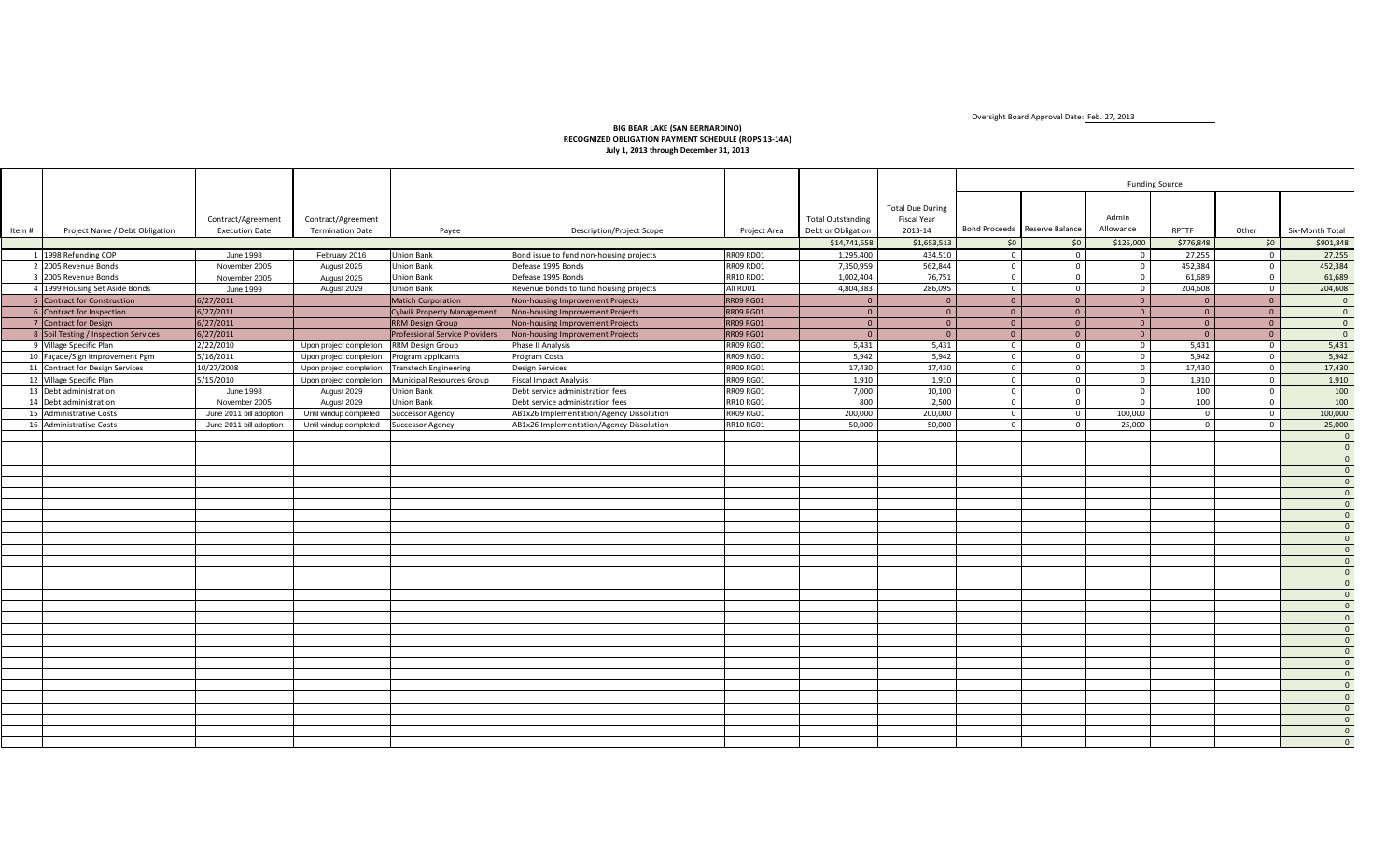**BIG BEAR LAKE (SAN BERNARDINO)**

**Pursuant to Health and Safety Code section 34186 (a)**

**PRIOR PERIOD ESTIMATED OBLIGATIONS vs. ACTUAL PAYMENTS**

**RECOGNIZED OBLIGATION PAYMENT SCHEDULE (ROPS II)**

#### **July 1, 2012 through December 31, 2012**

|                                                                                                                                  |                                   |                                          |                  |          | LMIHF  |          | <b>Bond Proceeds</b><br>Reserve Balance |          |        | Admin Allowance |           | RPTTF     |           | Other    |        |
|----------------------------------------------------------------------------------------------------------------------------------|-----------------------------------|------------------------------------------|------------------|----------|--------|----------|-----------------------------------------|----------|--------|-----------------|-----------|-----------|-----------|----------|--------|
| Item # Project Name / Debt Obligation                                                                                            | Payee                             | <b>Description/Project Scope</b>         | Project Area     | Estimate | Actual | Estimate | Actual                                  | Estimate | Actual | Estimate        | Actual    | Estimate  | Actual    | Estimate | Actual |
|                                                                                                                                  |                                   |                                          |                  | 50       | 50     | 50       | \$0                                     | 50       | 50     | \$172,899       | \$175,306 | \$753,076 | \$752,875 | 50       | \$0    |
| Form A 1) 1998 Refunding COPM                                                                                                    | Union Bank                        | Bond issue to fund non-housing projects  | <b>RR09 RD01</b> |          |        |          |                                         |          |        |                 |           | 35,420    | 35,420    |          |        |
| Form A 2) 2005 Revenue Bonds^                                                                                                    | Union Bank                        | Defease 1995 Bonds                       | <b>RR09 RD01</b> |          |        |          |                                         |          |        |                 |           | 446,411   | 446.411   |          |        |
| Form A 3) 2005 Revenue Bonds^                                                                                                    | Union Bank                        | Defease 1995 Bonds                       | <b>RR10 RD01</b> |          |        |          |                                         |          |        |                 |           | 60,874    | 60.874    |          |        |
| Form A 4) 1999 Housing Set Aside Bonds^^^                                                                                        | Union Bank                        | Revenue bonds to fund housing projects   | All RD01         |          |        |          |                                         |          |        |                 |           | 202,540   | 202,540   |          |        |
| Form A 9) Village Specific Plan                                                                                                  | <b>RRM Design Group</b>           | Phase II Analysis                        | <b>RR09 RG01</b> |          |        |          |                                         |          |        |                 |           | 5,431     |           |          |        |
|                                                                                                                                  | Union Bank                        | Debt service administration fees         | <b>RR09 RG01</b> |          |        |          |                                         |          |        |                 |           | 2,400     | 7,630     |          |        |
|                                                                                                                                  | <b>Willdan Financial Services</b> | Ann. disclosure stmnt; event notices     | <b>RR09 RG01</b> |          |        |          |                                         |          |        | 4,153           | 2,832     |           |           |          |        |
| Form A 13) Unebt administration<br>Form A 14) Disclosure services<br>Form A 15) Legal services<br>Form A 16) Compliance Services | Best Best & Krieger, LLP          | Agency legal services                    | <b>RR09 RG01</b> |          |        |          |                                         |          |        | 11,250          | 6,795     |           |           |          |        |
|                                                                                                                                  | Lance, Soll & Lunghard, LLP       | Auditing, review & reporting services    | <b>RR09 RG01</b> |          |        |          |                                         |          |        | 2,180           | 7,775     |           |           |          |        |
|                                                                                                                                  | <b>Willdan Financial Services</b> | Annual disclosure stmnt; event notices   | RR10 RG01        |          |        |          |                                         |          |        | 873             | 752       |           |           |          |        |
| Form A 18) Disclosure services<br>Form A 19) Legal services                                                                      | Best Best & Krieger, LLP          | Agency legal services                    | RR10 RG01        |          |        |          |                                         |          |        | 11,250          | 6,795     |           |           |          |        |
| Form A 20) Compliance Services                                                                                                   | Lance, Soll & Lunghard, LLP       | Auditing, review & reporting services    | <b>RR10 RG01</b> |          |        |          |                                         |          |        | 2,180           | 7.775     |           |           |          |        |
| Form A 21) Disclosure services                                                                                                   | <b>Willdan Financial Services</b> | Ann. disclosure stmnt; event notices     | All RG01         |          |        |          |                                         |          |        | 2,263           | 2,041     |           |           |          |        |
| Form A 22) Legal services                                                                                                        | Best Best & Krieger, LLP          | Agency legal services                    | All RG01         |          |        |          |                                         |          |        | 11,250          | 6,795     |           |           |          |        |
| Form A 23) Compliance Services                                                                                                   | Lance, Soll & Lunghard, LLP       | Auditing, review & reporting services    | All RG01         |          |        |          |                                         |          |        | 2,500           | 8,746     |           |           |          |        |
| Form C 1) Administrative Costs+                                                                                                  | Successor Agency                  | AB1x26 Implementation/Agency Dissolution | <b>RR09 RG01</b> |          |        |          |                                         |          |        | 110,000         | 110,000   |           |           |          |        |
| Form C 2) Administrative Costs+                                                                                                  | Successor Agency                  | AB1x26 Implementation/Agency Dissolution | RR10 RG01        |          |        |          |                                         |          |        | 15,000          | 15,000    |           |           |          |        |
|                                                                                                                                  |                                   |                                          |                  |          |        |          |                                         |          |        |                 |           |           |           |          |        |
|                                                                                                                                  |                                   |                                          |                  |          |        |          |                                         |          |        |                 |           |           |           |          |        |
|                                                                                                                                  |                                   |                                          |                  |          |        |          |                                         |          |        |                 |           |           |           |          |        |
|                                                                                                                                  |                                   |                                          |                  |          |        |          |                                         |          |        |                 |           |           |           |          |        |
|                                                                                                                                  |                                   |                                          |                  |          |        |          |                                         |          |        |                 |           |           |           |          |        |
|                                                                                                                                  |                                   |                                          |                  |          |        |          |                                         |          |        |                 |           |           |           |          |        |
|                                                                                                                                  |                                   |                                          |                  |          |        |          |                                         |          |        |                 |           |           |           |          |        |
|                                                                                                                                  |                                   |                                          |                  |          |        |          |                                         |          |        |                 |           |           |           |          |        |
|                                                                                                                                  |                                   |                                          |                  |          |        |          |                                         |          |        |                 |           |           |           |          |        |
|                                                                                                                                  |                                   |                                          |                  |          |        |          |                                         |          |        |                 |           |           |           |          |        |
|                                                                                                                                  |                                   |                                          |                  |          |        |          |                                         |          |        |                 |           |           |           |          |        |
|                                                                                                                                  |                                   |                                          |                  |          |        |          |                                         |          |        |                 |           |           |           |          |        |
|                                                                                                                                  |                                   |                                          |                  |          |        |          |                                         |          |        |                 |           |           |           |          |        |
|                                                                                                                                  |                                   |                                          |                  |          |        |          |                                         |          |        |                 |           |           |           |          |        |
|                                                                                                                                  |                                   |                                          |                  |          |        |          |                                         |          |        |                 |           |           |           |          |        |
|                                                                                                                                  |                                   |                                          |                  |          |        |          |                                         |          |        |                 |           |           |           |          |        |
|                                                                                                                                  |                                   |                                          |                  |          |        |          |                                         |          |        |                 |           |           |           |          |        |
|                                                                                                                                  |                                   |                                          |                  |          |        |          |                                         |          |        |                 |           |           |           |          |        |
|                                                                                                                                  |                                   |                                          |                  |          |        |          |                                         |          |        |                 |           |           |           |          |        |
|                                                                                                                                  |                                   |                                          |                  |          |        |          |                                         |          |        |                 |           |           |           |          |        |
|                                                                                                                                  |                                   |                                          |                  |          |        |          |                                         |          |        |                 |           |           |           |          |        |
|                                                                                                                                  |                                   |                                          |                  |          |        |          |                                         |          |        |                 |           |           |           |          |        |
|                                                                                                                                  |                                   |                                          |                  |          |        |          |                                         |          |        |                 |           |           |           |          |        |
|                                                                                                                                  |                                   |                                          |                  |          |        |          |                                         |          |        |                 |           |           |           |          |        |
|                                                                                                                                  |                                   |                                          |                  |          |        |          |                                         |          |        |                 |           |           |           |          |        |
|                                                                                                                                  |                                   |                                          |                  |          |        |          |                                         |          |        |                 |           |           |           |          |        |
|                                                                                                                                  |                                   |                                          |                  |          |        |          |                                         |          |        |                 |           |           |           |          |        |
|                                                                                                                                  |                                   |                                          |                  |          |        |          |                                         |          |        |                 |           |           |           |          |        |
|                                                                                                                                  |                                   |                                          |                  |          |        |          |                                         |          |        |                 |           |           |           |          |        |
|                                                                                                                                  |                                   |                                          |                  |          |        |          |                                         |          |        |                 |           |           |           |          |        |
|                                                                                                                                  |                                   |                                          |                  |          |        |          |                                         |          |        |                 |           |           |           |          |        |
|                                                                                                                                  |                                   |                                          |                  |          |        |          |                                         |          |        |                 |           |           |           |          |        |
|                                                                                                                                  |                                   |                                          |                  |          |        |          |                                         |          |        |                 |           |           |           |          |        |
|                                                                                                                                  |                                   |                                          |                  |          |        |          |                                         |          |        |                 |           |           |           |          |        |